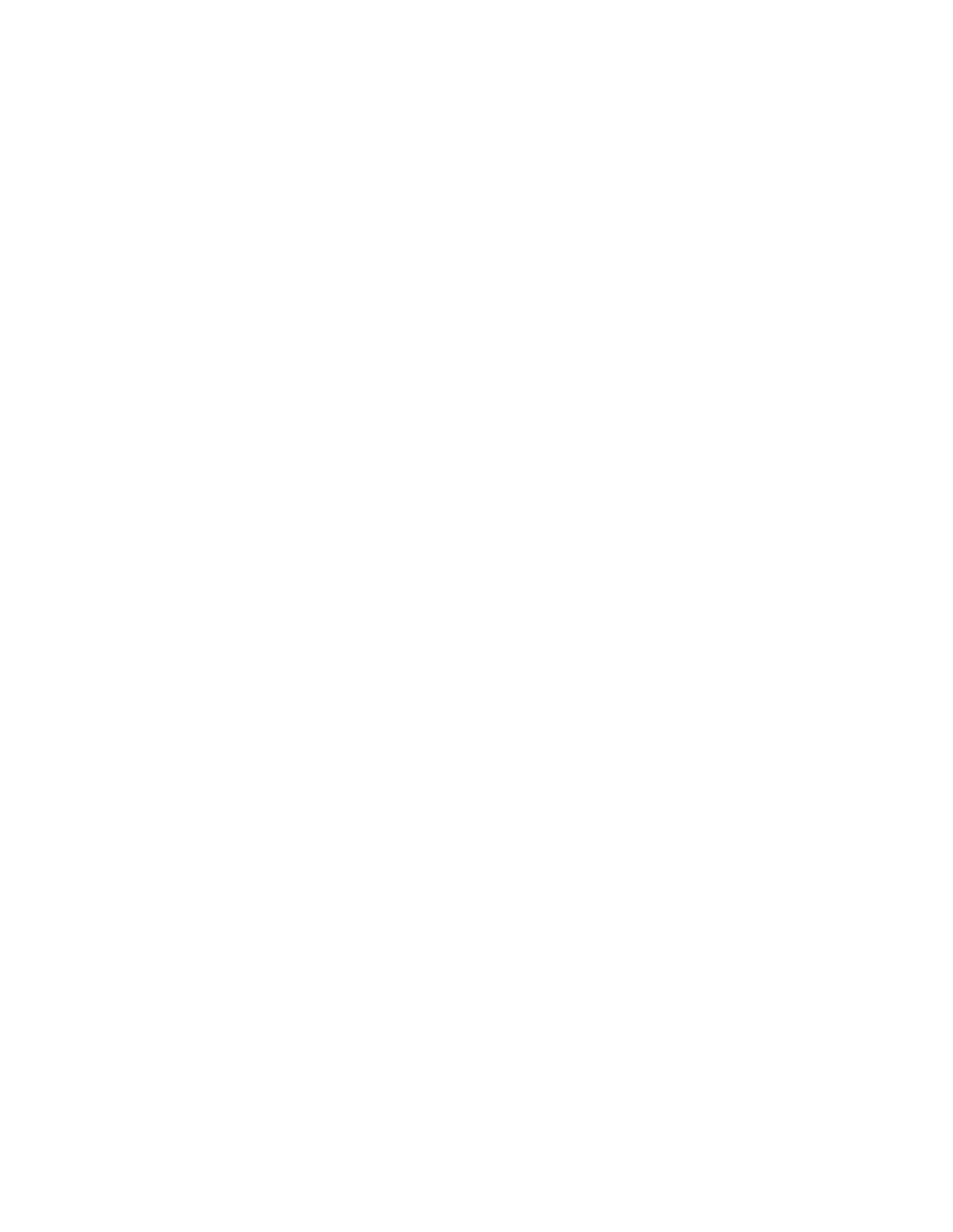#### **CONTINENTAL LIFE INSURANCE COMPANY OF BRENTWOOD, TENNESSEE HOME OFFICE**

 800 Crescent Centre Dr., Suite 200 Franklin, Tennessee 37067 1-800-264-4000

#### **OUTLINE OF COVERAGE FOR POLICY FORMS: SPECIFIED DISEASE LIMITED BENEFIT CANCER POLICY FORM CLICCAN18 MA OR SPECIFIED DISEASE LIMITED BENEFIT CANCER POLICY WITH RECURRENCE BENEFIT FORM CLICCANR18 MA**

#### **RETAIN THIS OUTLINE FOR YOUR RECORDS**

#### **A LIMITED BENEFIT POLICY. READ YOUR POLICY CAREFULLY.** 1. **This Policy is an individual policy of insurance which was issued in Massachusetts. THIS IS**

 Caution: The issuance of this specified disease insurance policy is based upon your responses to incorrect or untrue as of the date you signed the applications, we have the right to deny policy. The best time to clear up any questions is now, before a claim arises! If, for any reason, the questions on your application. A copy of your application is enclosed. If your answers are benefits or rescind your policy subject to the Time Limit on Certain Defenses section of your any of your answers were incorrect, contact us at the address above.

2. Summary of Policy Features

This policy:

- 1. is not a Medicare Supplement policy.
- 2. is guaranteed renewable.
- 3. is subject to automatic premium increases as you get older.
- 4. may be subject to across the board premium increases for all policyholders in your class.
- 5. does not offer an option to purchase inflation protection.
- 6. does not offer an option to purchase nonforfeiture protection.
- 7. does not contain special age limitations for purchase.
- 8. does not cover services due to pre-existing conditions.
- 9. has a waiting period of 30 days before benefits are payable by policy.
- 10. does not offer a waiver of premium.
- 3. PURPOSE OF OUTLINE OF COVERAGE. An outline of coverage provides a very brief description of the important features of the coverage. You should compare this outline of coverage to outlines of coverage for other policies available to you. This is not an insurance contract, but only a summary of coverage. Only the individual policy contains actual contractual provisions. This means that your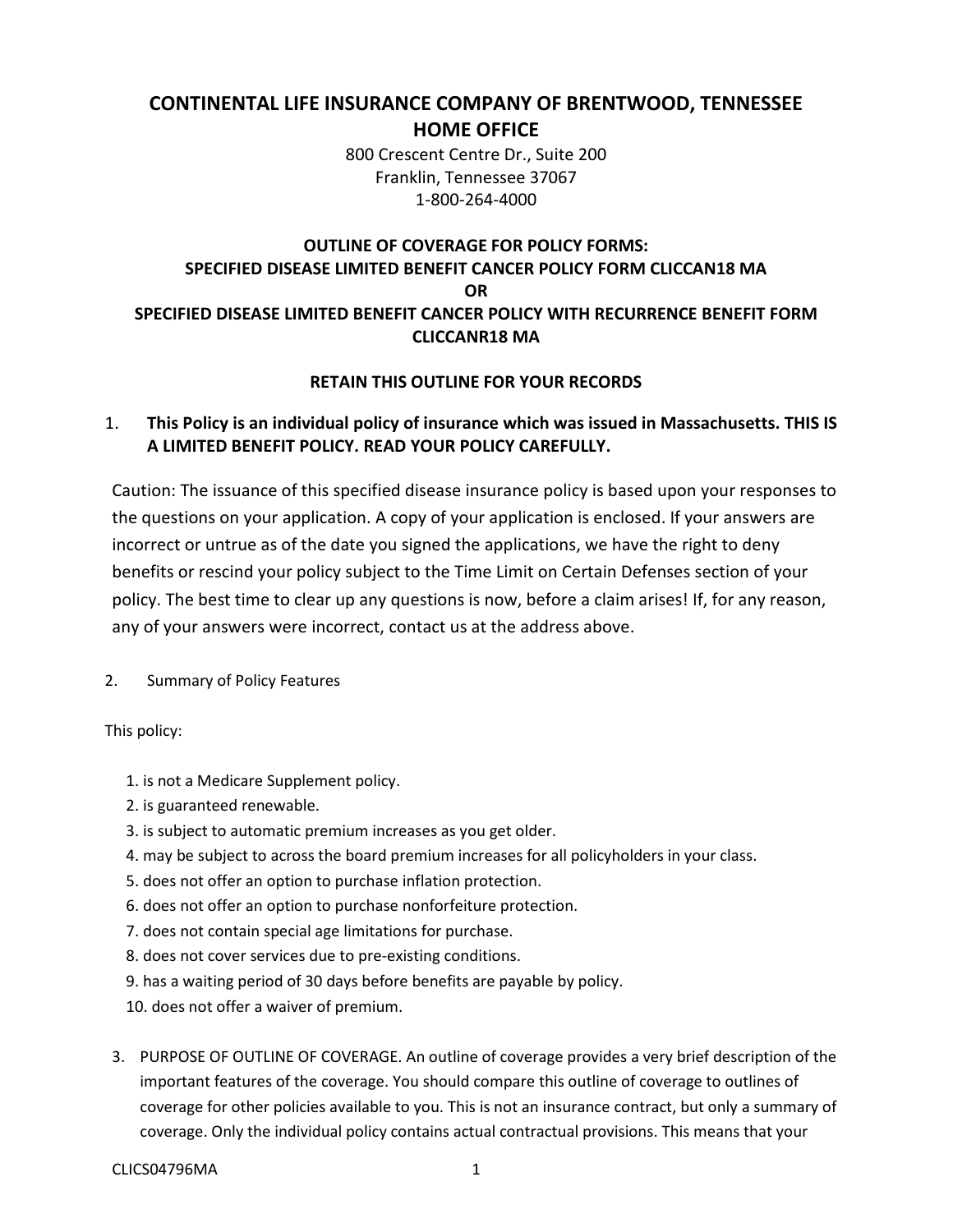purchase this coverage, or any other coverage, it is important that you READ YOUR POLICY policy sets forth in detail the rights and obligations of both you and the carrier. Therefore, if you CAREFULLY!

#### 4. TERMS UNDER WHICH THE POLICY MAY BE CONTINUED IN FORCE OR DISCONTINUED.

- a) RENEWABILITY: THIS POLICY IS GUARANTEED RENEWABLE. This means you have the right, subject to the terms of your policy, to continue this coverage as long as you pay your premiums on time. We cannot change any of the terms of your policy on its own, except that, in the future, IT MAY INCREASE THE PREMIUM YOU PAY.
- b) There is no waiver of premium provision in the policy.
- c) Premiums for the policy may be changed. Any change in premium will apply to all covered persons with Your same policy type based on the issue state of Your policy. Any change in premium may occur on the next premium due date after You are given at least 30-90 days advance notice in writing of such change.
- 5. TERMS UNDER WHICH THE POLICY MAY BE RETURNED AND PREMIUM REFUNDED.
	- a) RIGHT TO EXAMINE POLICY: Carefully read this Policy as soon as You receive it. You have 30 days after receipt of this Policy to examine its provisions. During that 30-day period, if You are dissatisfied with the Policy, it may be returned to the Company at its Home Office or to the agent from whom it was purchased. Immediately upon such return, this Policy shall be void from the beginning and any premium paid will be refunded.
	- b) The Policy does not contain provisions providing for a refund or partial refund of premium upon the death of an insured or surrender of the policy.
- 6. THIS IS NOT MEDICARE SUPPLEMENT COVERAGE. If you are eligible for Medicare, review the Medicare Supplement Buyer's Guide available from the carrier.
	- a) For agent: Neither Continental Life Insurance Company of Brentwood, TN nor its agents represent Medicare, the federal government, or any state government.
	- b) For direct response Continental Life Insurance Company of Brentwood, TN is not representing Medicare, the federal government or any state government.

#### 7. BENEFITS PROVIDED BY THIS POLICY

a) Covered services, deductible(s), waiting periods and maximum.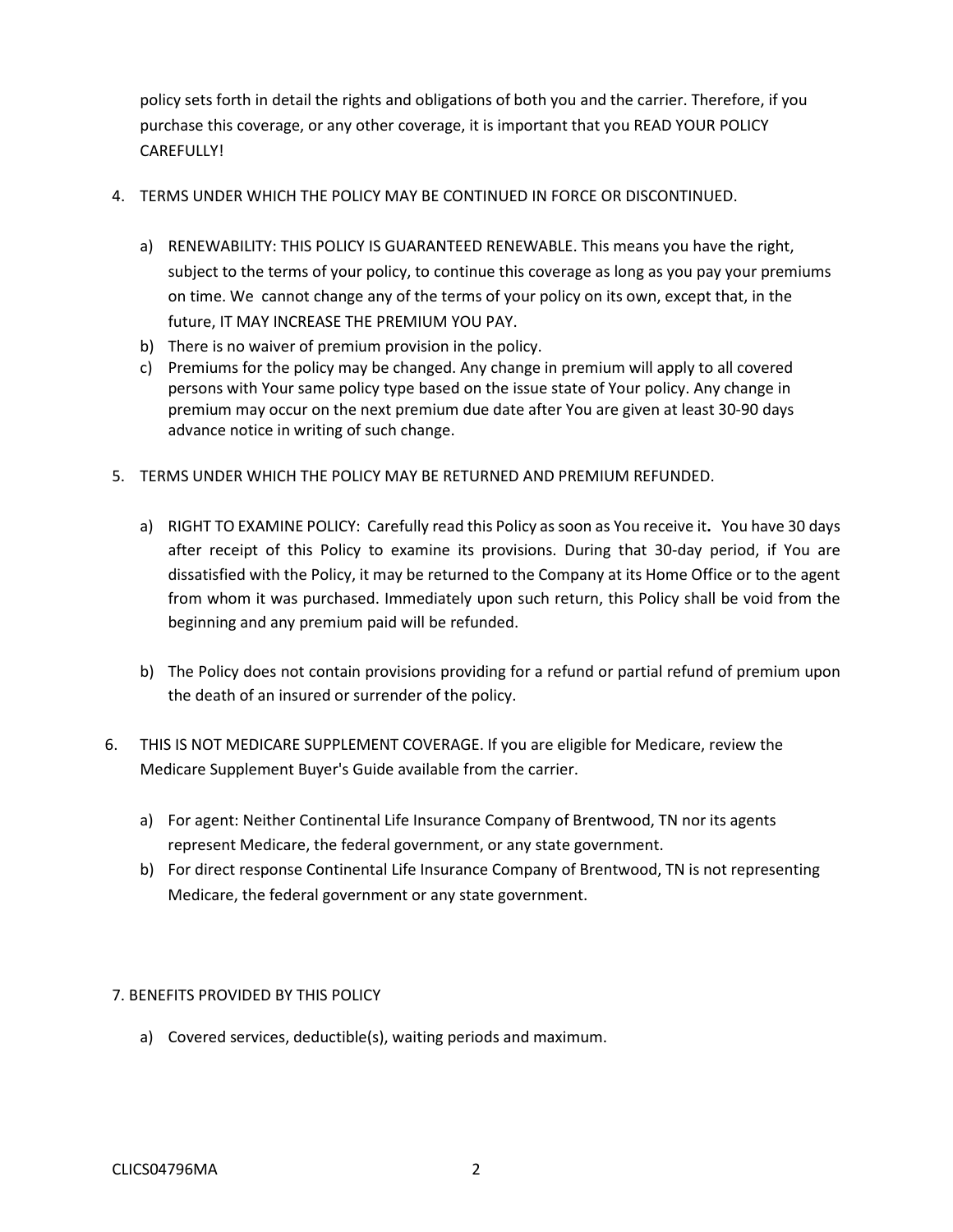#### **LIMITED BENEFIT CANCER POLICY FORM CLICCAN18**

 maximum benefit level of \$75,000. We will pay the Cancer Benefit Amount to You for any Insured Person as detailed on the Schedule of Benefits page of the policy if the Insured Person is Diagnosed with Cancer or Cancer In Situ. This policy has a 30 day Benefit Waiting Period. Benefits may be selected in \$5,000 increments to the policy's

#### **LIMITED BENEFIT CANCER POLICY WITH RECURRENCE BENEFIT FORM CLICCANR18**

 maximum benefit level of \$75,000. We will pay the Cancer Benefit Amount to You for any Insured Person as detailed on the Schedule of Benefits page of the policy if the Insured Person is Diagnosed with Cancer or Cancer In Situ. This policy has a 30 day Benefit Waiting Period. Benefits may be selected in \$5,000 increments to the policy's

 Diagnosis for the Recurrence of Cancer subject to the Recurrence Benefit table on the Schedule of Benefits page of the policy and listed below. In order for any benefits to be payable, the Insured Person In addition, We will pay the Recurrence Benefit Amount, each time an Insured Person receives a must not have received any Medical Advice or Treatment for at least two years prior to the date of Diagnosis of the Recurrence of Cancer.

 If the Insured Person receives benefits payable for the Recurrence of Cancer that is less than 100% of the Cancer Recurrence Benefit Amount and later receives a Diagnosis for another Recurrence of Cancer, years prior to the date of Diagnosis of the Recurrence of Cancer. We will pay another Recurrence Benefit Amount, subject to the Lifetime Maximum Percentage as shown on the Schedule of Benefits page of the policy and listed below. In order for another benefit to be payable, the Insured Person must not have received any Medical Advice or Treatment for at least two

#### **RECURRENCE BENEFIT**

| TIME PERIOD WITHOUT MEDICAL ADVICE OR TREATMENT AND | <b>PERCENTAGE OF ABOVE</b> |
|-----------------------------------------------------|----------------------------|
| <b>RECURRENCE</b>                                   | <b>BENEFIT AMOUNT</b>      |
| Less than 2 years                                   | 0%                         |
| 2 years or more but less than 5 years               | 25%                        |
| 5 years or more but less than 7 years               | 50%                        |
| 7 years or more but less than 9 years               | 75%                        |
| 9 years or more                                     | 100%                       |

- b) This policy does not include a deductible provision.
- c) This Policy contains a 30-day waiting period. Benefit Waiting Period means the number of consecutive days that must pass after the Coverage Effective Date before an Insured Person is eligible for benefits under this Policy.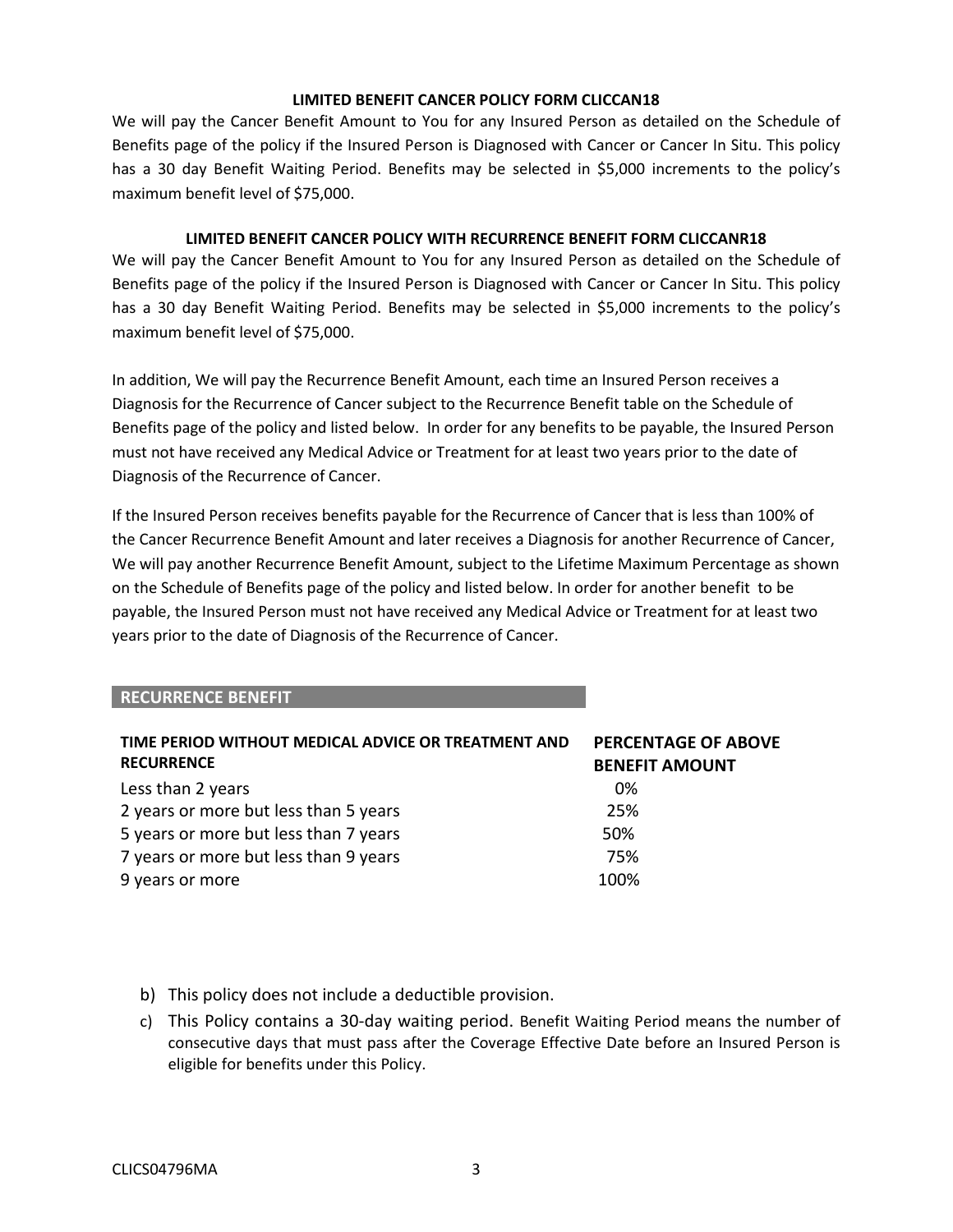#### 8. LIMITATIONS AND EXCLUSIONS

- a) This policy does not pay for pre-existing condition.
- b) This policy does not pay benefits to unlicensed providers or for care provided by a family member
- c) We will not pay any benefits for Losses that are caused by or the result of the Insured Person's:
	- 1. Intentional self-inflicted injury or sickness;
	- 2. Use of drugs or intoxicants unless taken under the direction of a Physician; or
	- 3. Being exposed to a declared or undeclared war, or any act of declared or undeclared war.

The policy provides benefits only for Cancer as listed on the Schedule of Benefits page. The following illnesses, conditions, diseases and injuries are excluded:

- 1. Skin cancer, other than malignant melanoma;
- 2. Premalignant conditions or conditions with malignant potential;
- 3. Any diseases or illnesses other than Cancer, even though other such diseases or illnesses may have been complicated, aggravated or be directly or indirectly affected or caused by Cancer.

 9. RELATIONSHIP OF COST OF CARE AND BENEFITS. Because the costs of care services will likely increase over time, you should consider whether and how the benefits of this plan may be adjusted.

- a) The benefit level will not increase over time;
- b) There are no automatic benefit adjustment provisions;
- c) There is not a guaranteed option to buy additional benefits.

 10. NONFORFEITURE BENEFITS (if applicable). As an accident and sickness policy, the policy does not have a cash value associated with life insurance products.

#### 11. PREMIUM INFORMATION

The premium varies with an applicant's choice of benefit options.